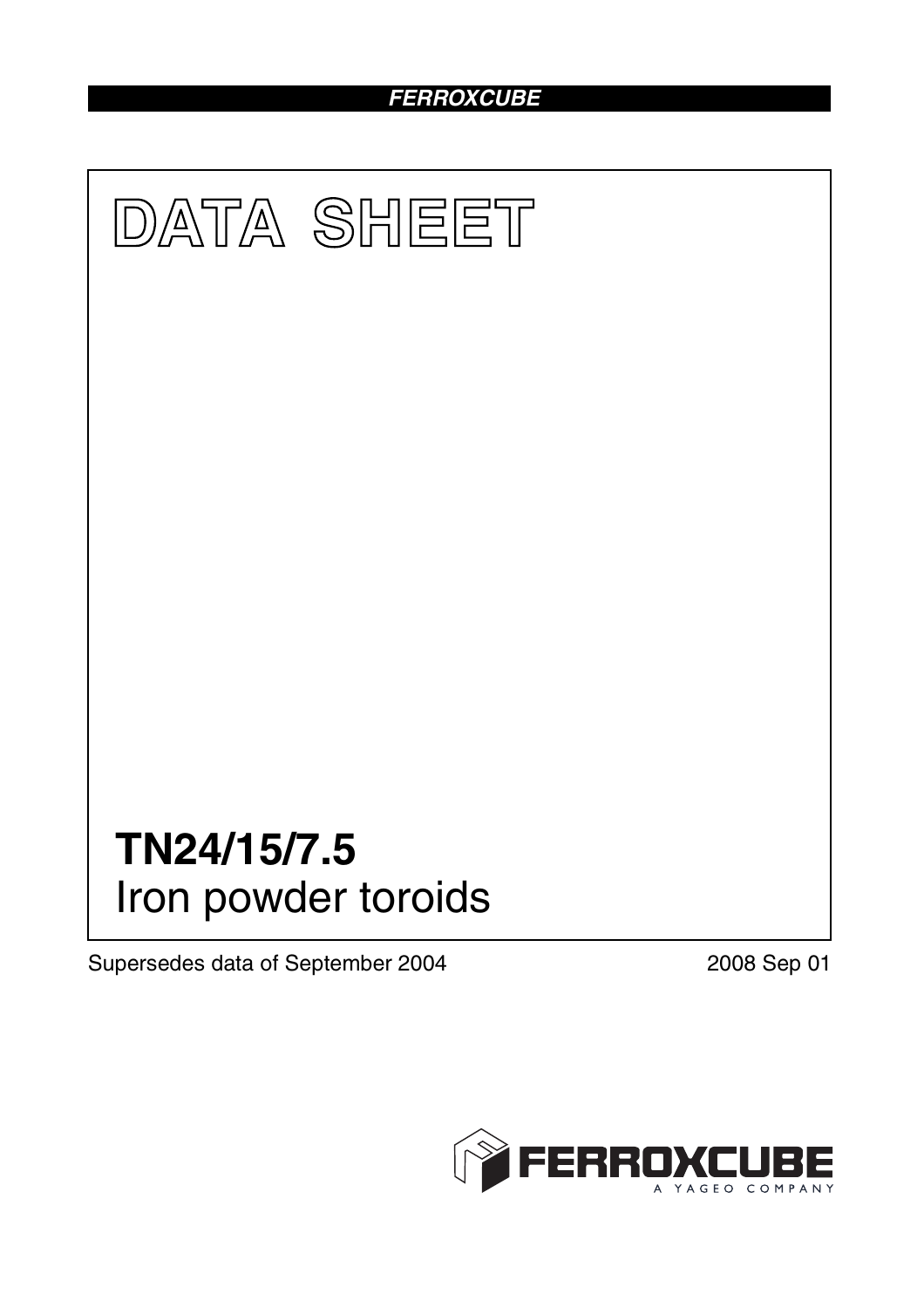# Iron powder toroids TN24/15/7.5

## **RING CORES (TOROIDS)**

# **Effective core parameters**

| <b>SYMBOL</b>  | <b>PARAMETER</b> | <b>VALUE</b> | <b>UNIT</b>     |
|----------------|------------------|--------------|-----------------|
| $\Sigma(I/A)$  | core factor (C1) | 1.76         | $mm-1$          |
| $V_{\rm e}$    | effective volume | 1895         | mm <sup>3</sup> |
| l <sub>e</sub> | effective length | 57.8         | mm              |
|                | effective area   | 32.8         | mm <sup>2</sup> |
| m              | mass of core     | $\approx 13$ | g               |

### **Coating**

The cores are coated with polyamide 11 (PA11), flame retardant in accordance with *"UL 94V-2"*; UL file number E 45228 (M).

The colour is white.

Maximum operating temperature is 160 °C.

### **Isolation voltage**

DC isolation voltage: 1500 V.

Contacts are applied on the edge of the ring core, which is also the critical point for the winding operation.

### **Ring core data**

| <b>GRADE</b>  | $A_{L}$<br>(nH) | μi           | <b>TYPE NUMBER</b> |
|---------------|-----------------|--------------|--------------------|
| $2P40$ sup    | $29 + 10%$      | $\approx 40$ | TN24/15/7.5-2P40   |
| $2P50$ sup    | $36 + 10%$      | $\approx 50$ | TN24/15/7.5-2P50   |
| 2P65 sup      | $47 + 10%$      | ≈65          | TN24/15/7.5-2P65   |
| 2P80 sup      | $57 + 10%$      | $\approx 80$ | TN24/15/7.5-2P80   |
| 2P90<br>[sup] | $61 + 10/-15%$  | $\approx 90$ | TN24/15/7.5-2P90   |